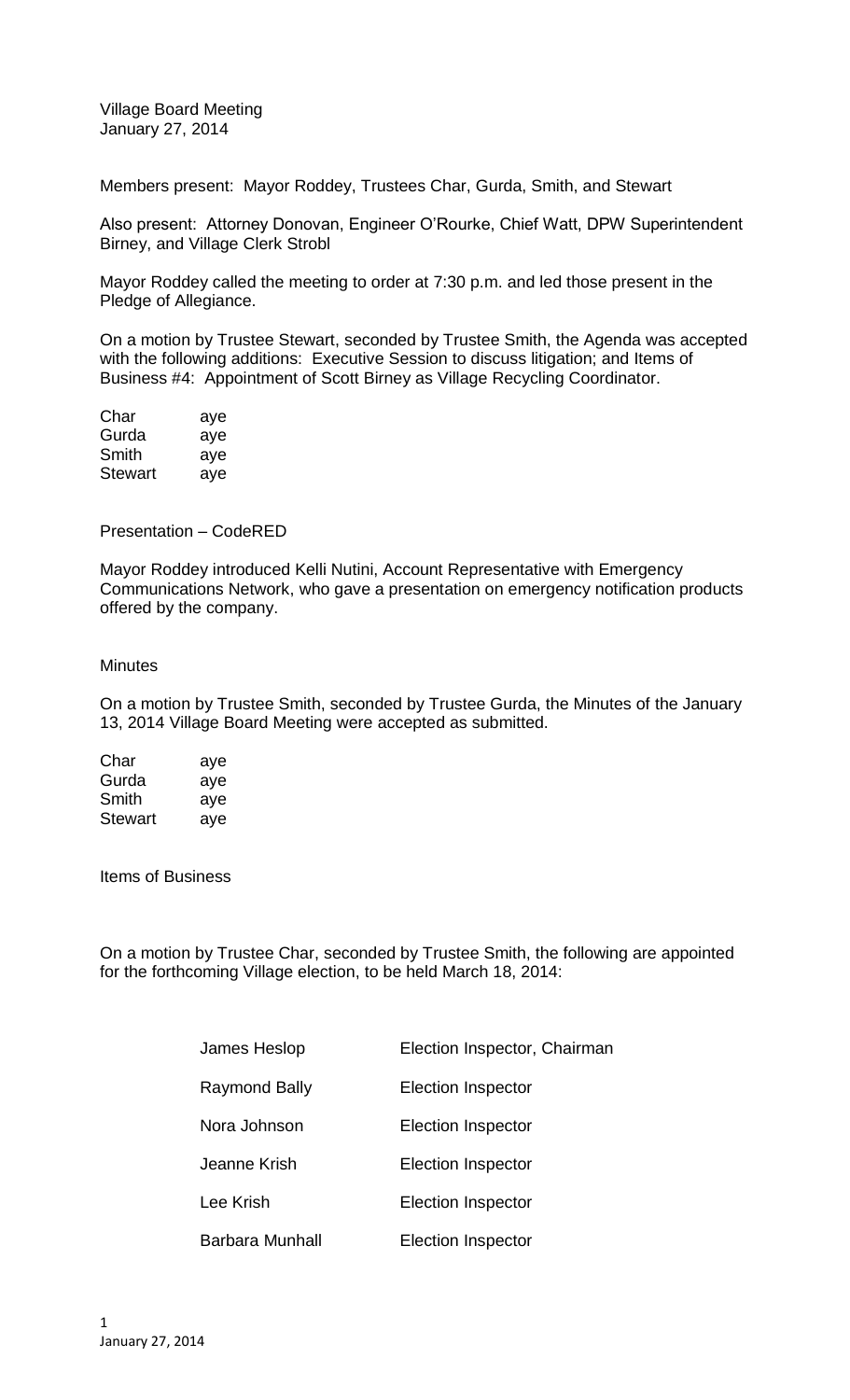Frank Faber Alternate

Albert Frey **Alternate** 

The amount of compensation will be Chairman - \$175.00, and Inspectors - \$150.00 per day.

| Char    | aye |
|---------|-----|
| Gurda   | aye |
| Smith   | aye |
| Stewart | aye |

On a motion by Trustee Stewart, seconded by Trustee Gurda, bills as examined by members of the Board were approved in accordance with Abstract 2013/2014 number 11, check numbers 6436 through 6602, for a total of \$398,515.01.

| Char    | aye |
|---------|-----|
| Gurda   | aye |
| Smith   | aye |
| Stewart | aye |

Trustee Gurda moved the following, which was seconded by Trustee Smith:

The Village Board of the Village of Goshen hereby authorizes the Advertisement for Bids for Phase 2 of the Crystal Run Village, (CRV), Watermain completion from CR-83 to the well site.

| Char    | aye |
|---------|-----|
| Gurda   | aye |
| Smith   | aye |
| Stewart | aye |

On a motion by Trustee Char, seconded by Trustee Stewart, Department of Public Works Superintendent Scott Birney is hereby appointed Village of Goshen Recycling Coordinator.

| Char    | aye |
|---------|-----|
| Gurda   | aye |
| Smith   | aye |
| Stewart | aye |

Superintendent Birney provided the Board with the following recent major activities of the DPW and Water/Sewer: crews have been out plowing and salting because of four different storms in the last two weeks; crews filled in potholes with cold patch asphalt; truck maintenance and repair were performed between storms; the department will continue to pick up Christmas trees; personnel have been fielding and addressing water quality complaints since the introduction of water from the CRV well; spot flushing of fire hydrants has been performed throughout the Village; the installation of replacement